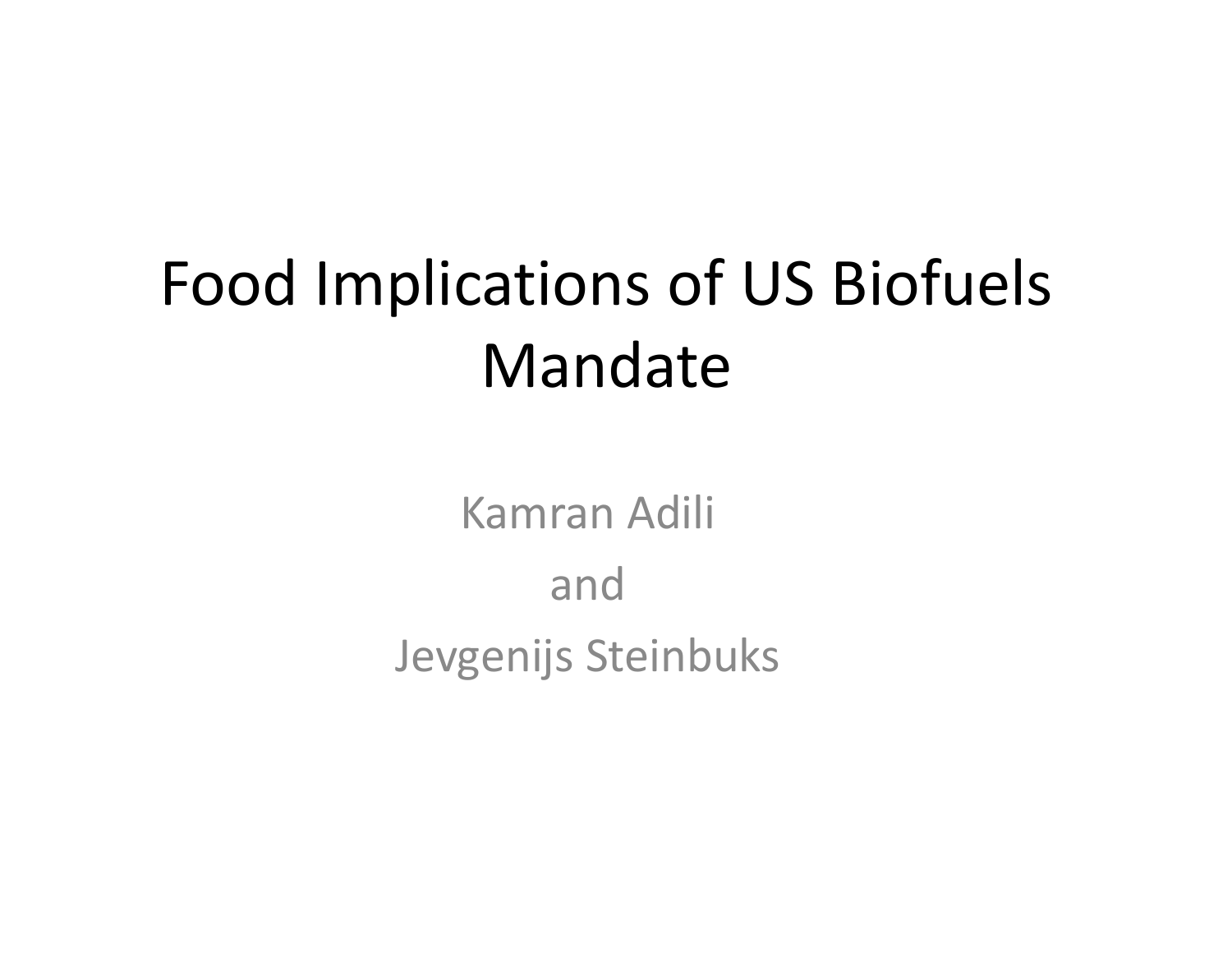# Outline

- Research Question
- Empirical Model
- Findings
- Conclusions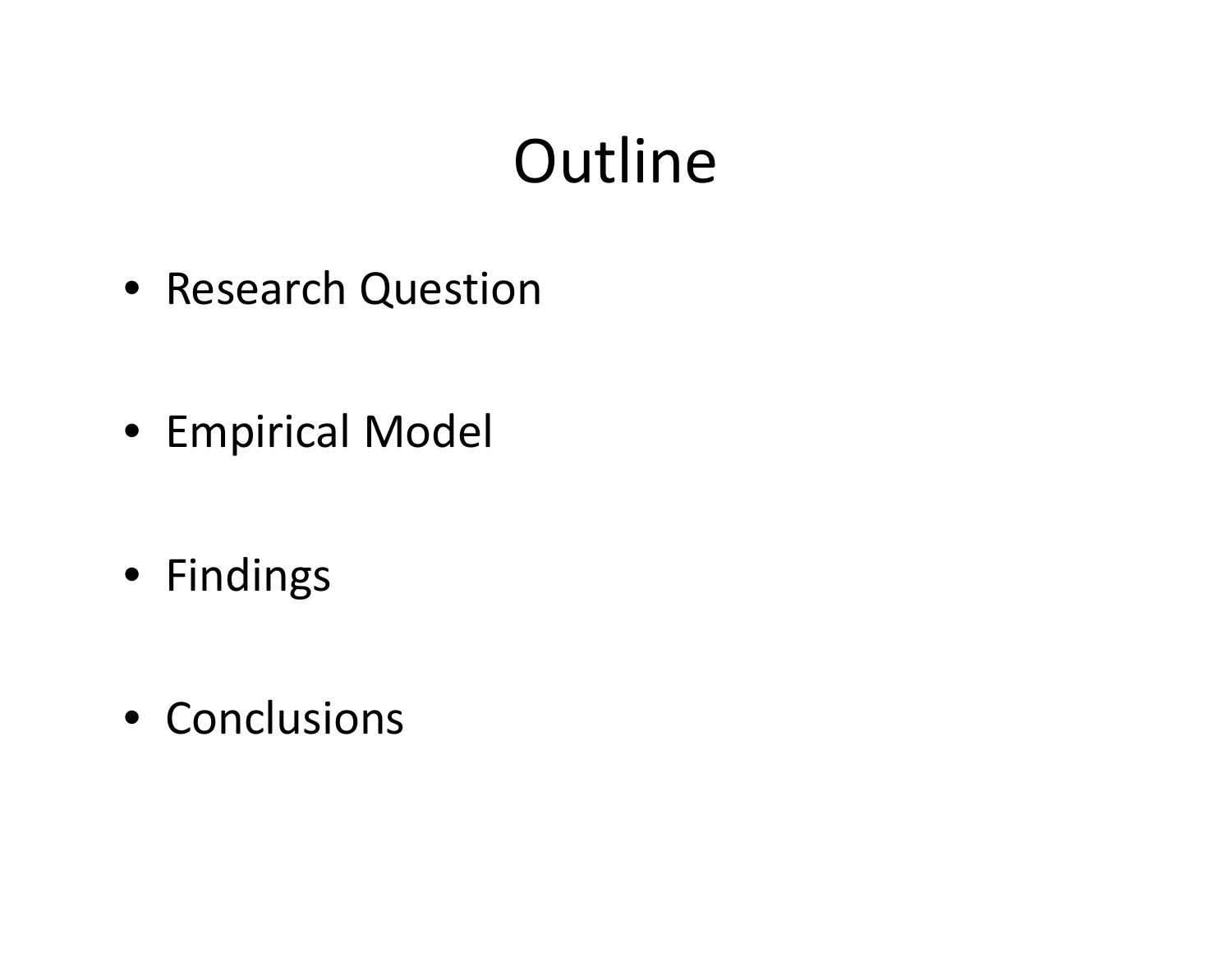### Research Question

- Hertel et al (2010):
	- Penetration of Biofuels from 1.75 bgy to 15 bgy
	- –— Intensification of Agricultural Production
		- Yield Intensification
	- –– Expansion of Land Use for Cropping
		- Land moves to Crops from Forestry, Livestock
	- – $-$  Reduction of Food Consumption
		- More Grain to Ethanol Production  $\rightarrow$  Higher Grain Price  $\rightarrow$  Higher Cost to Food Production  $\rightarrow$  Reduction in Food Demand  $\,\Rightarrow$  Nutritional Effects in Less Developed Countries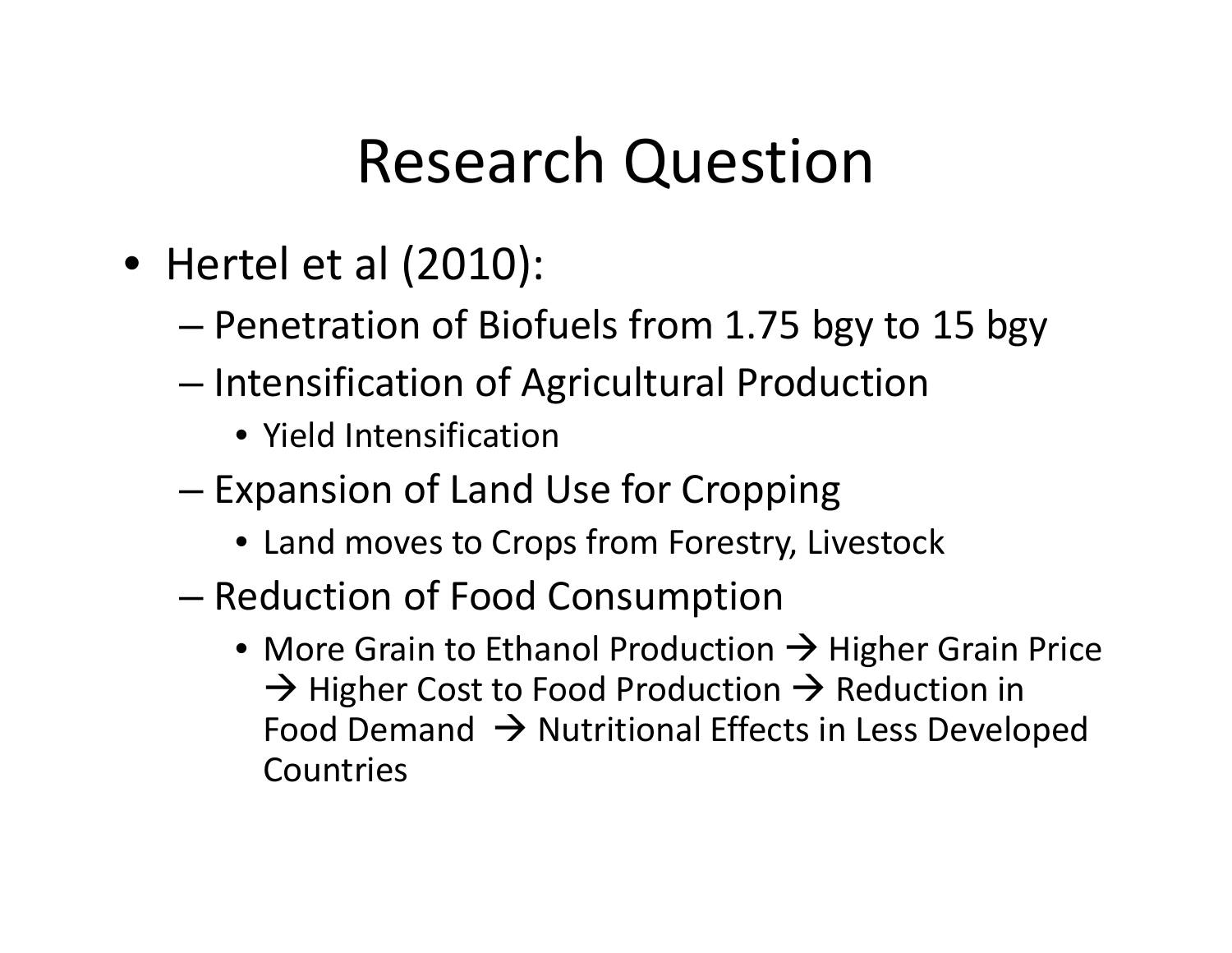#### Research Question

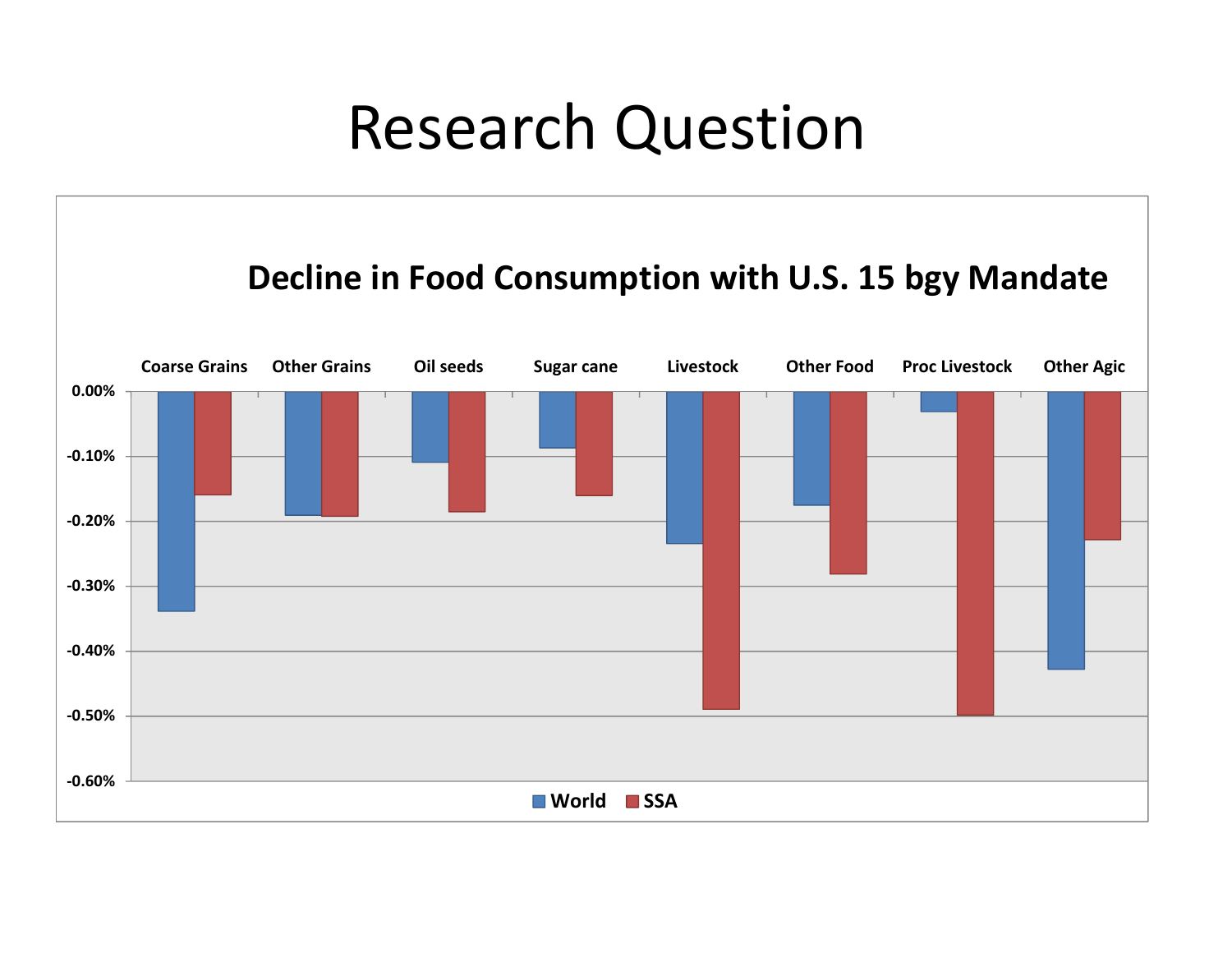### Research Question

- Hertel et al (2010):
	- Penetration of Biofuels from 1.75 bgy to 15 bgy
	- –— Intensification of Agricultural Production
		- Yield Intensification
	- – $-$  Expansion of Land Use for Cropping
		- Land moves to Crops from Forestry, Livestock
	- – $-$  Reduction of Food Consumption
		- $\bullet\,$  More Grain to Ethanol Production  $\Rightarrow$  Higher Grain Price  $\Rightarrow$ Higher Cost to Food Production  $\rightarrow$  Reduction in Food Demand  $\rightarrow$  Nutritional Effects in Less Developed Countries
- •**What are the Implications for Food Consumption?**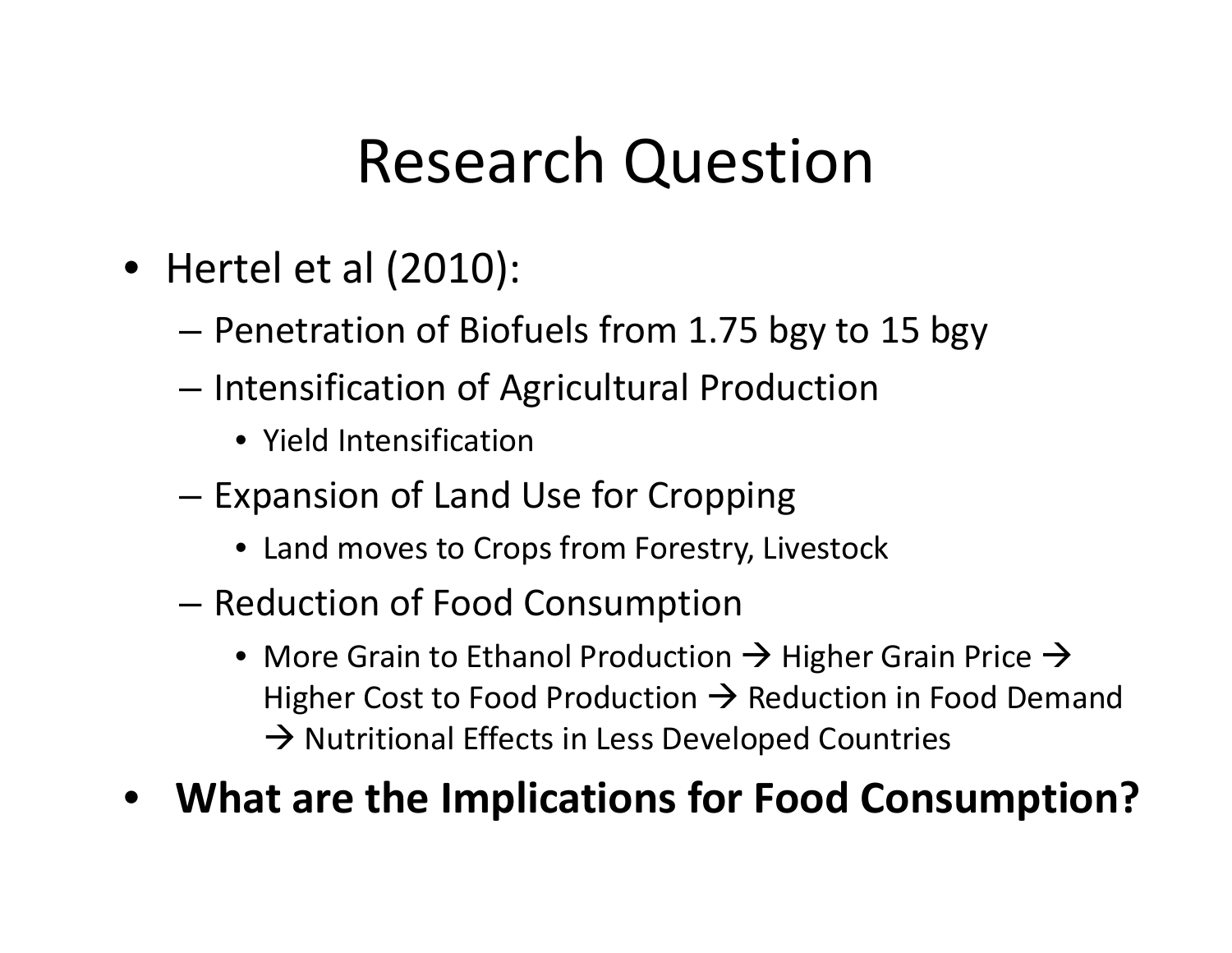# Empirical Model

- GTAP‐BIO model (Hertel et al 2010)
	- Version: Base Year 2001
	- Closure:
		- swap qo("ethanol1","USA") <sup>=</sup> tpd("ethanol1","USA");
		- swap del\_taxrpcbio("USA") <sup>=</sup> tpbio("USA");
		- swap qp("CrGrains", REG) <sup>=</sup> tpcons("CrGrains", REG);
		- •…
		- swap qp("OthFoodPdts", REG) <sup>=</sup> tpcons("OthFoodPdts", REG);
	- Shock
		- shock qo("ethanol1","USA") <sup>=</sup> 757.28;
	- –Default parameter file; Gragg 2‐4‐6 solution method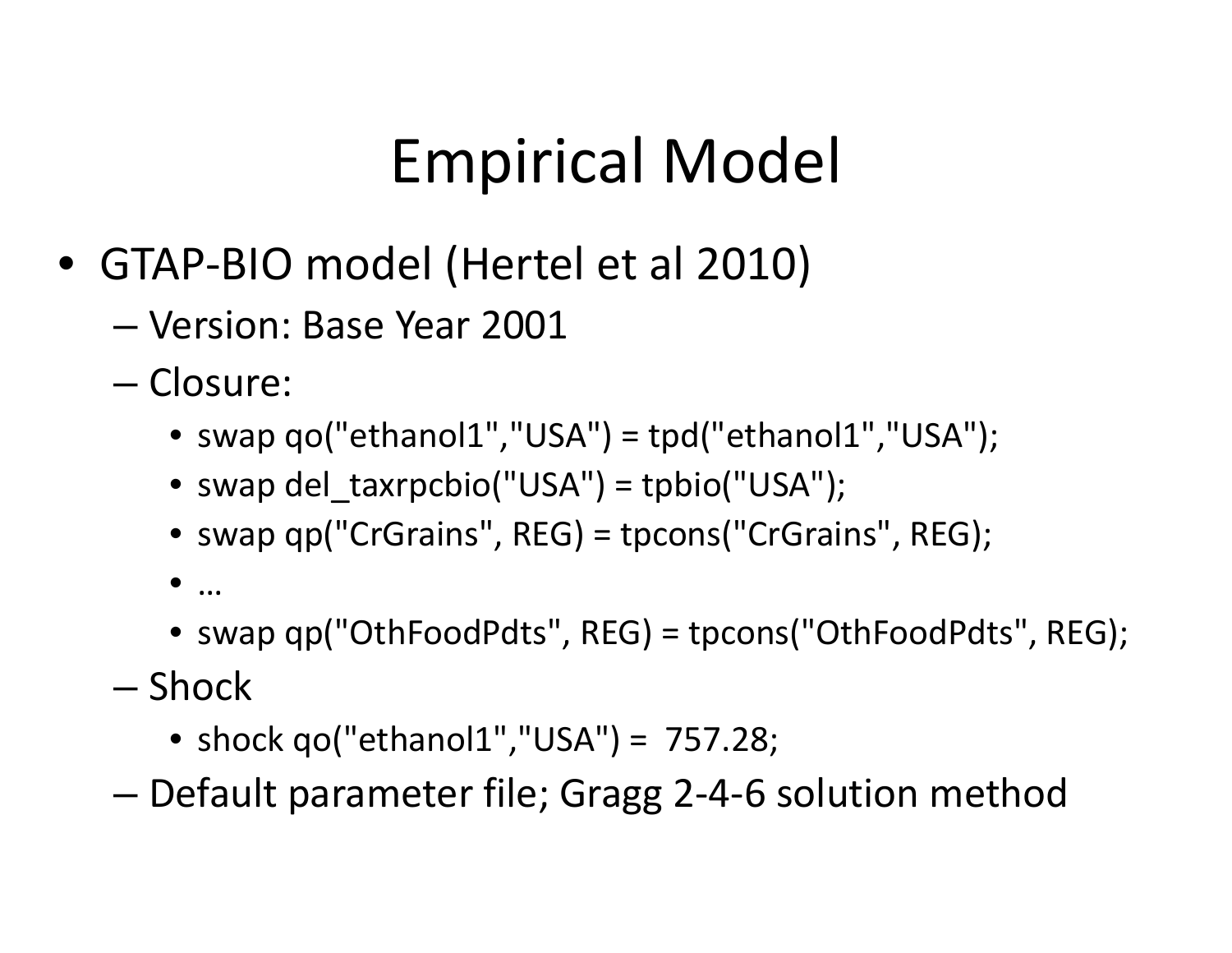### Findings

#### "Difference-in-Differences" Land Use Decomposition by Region



**Thousand Hectars**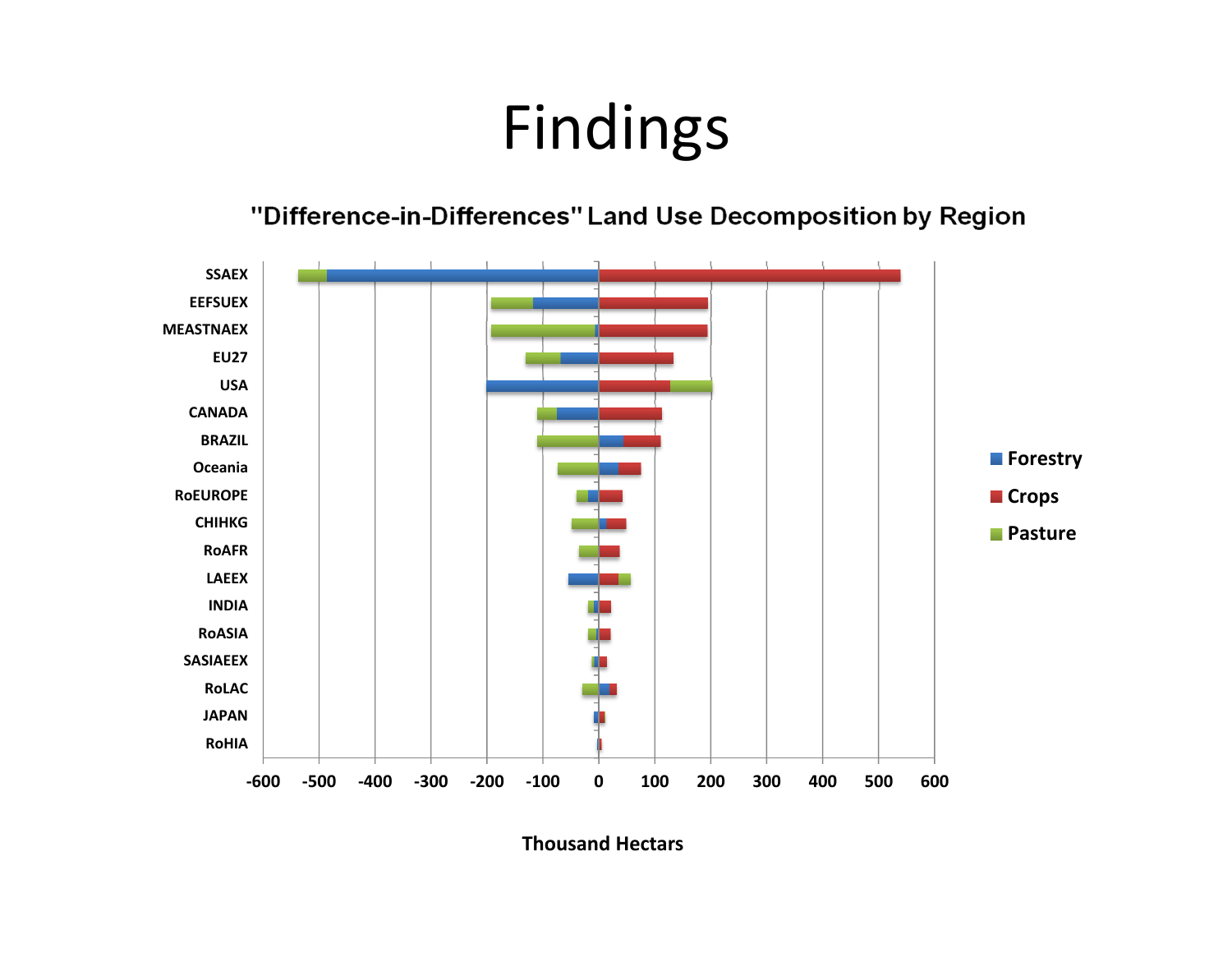#### Findings

**"Difference‐in‐Differences" Decomposition of GHG Emissions**

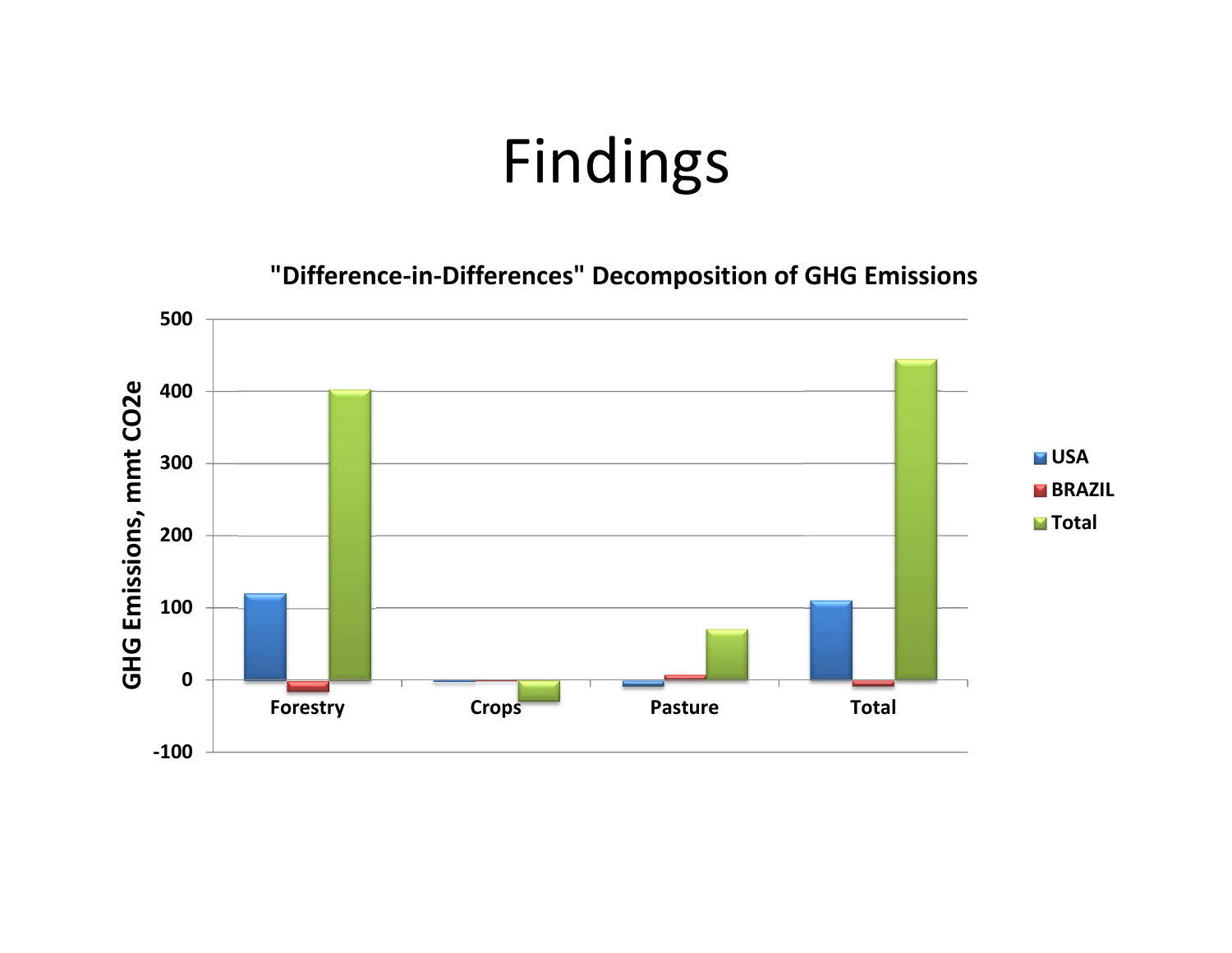#### Findings

**"Difference‐in‐Differences" Welfare Change by Region**